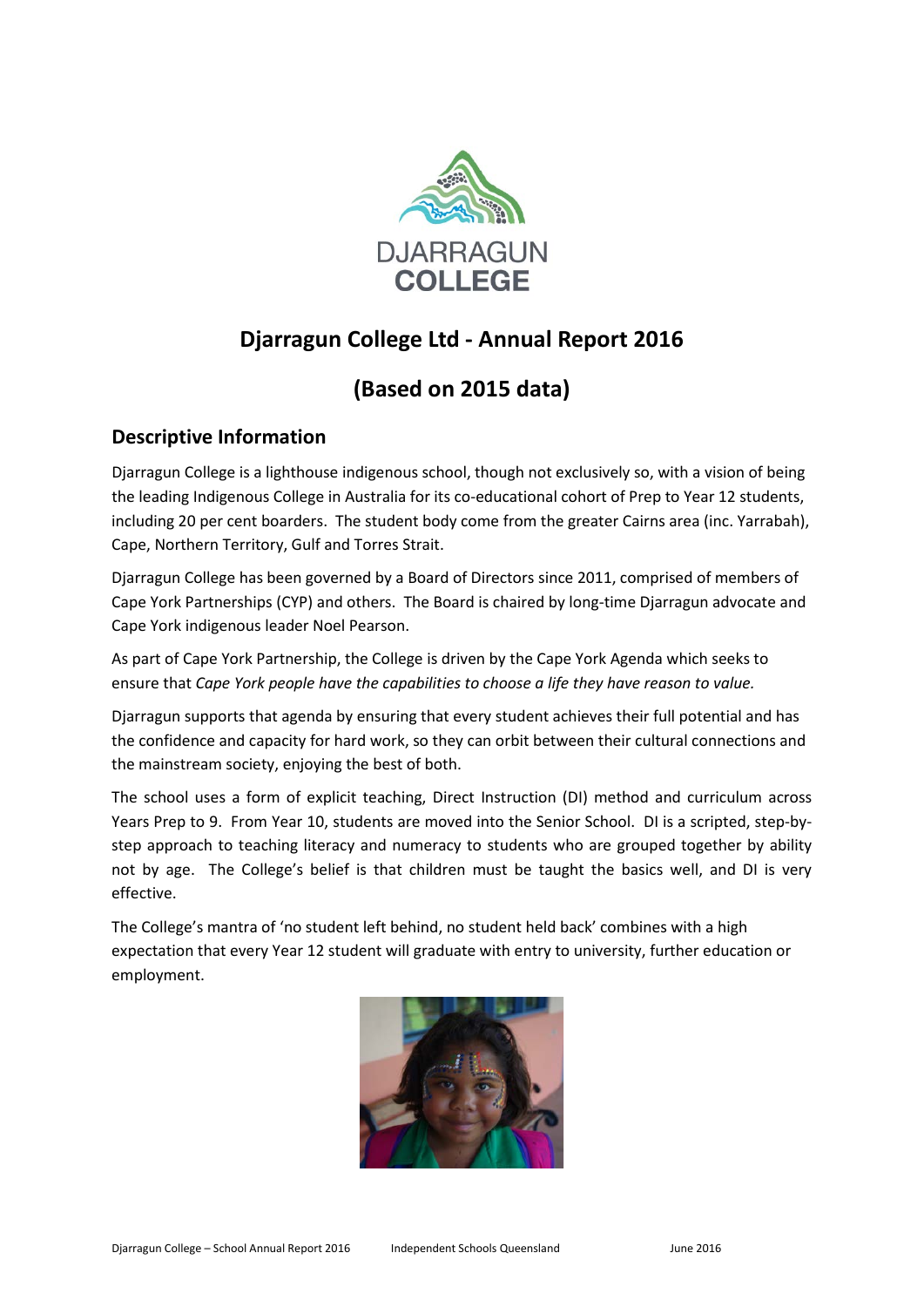#### **School Sector:**

Independent

#### **School's Address:**

1 Maher Road, Gordonvale, Cairns 4865

#### **Total Enrolments:**

As at the end of 2015, the total enrolments were 210 students. The average enrolment for the whole of 2015 was 230 students.

#### **Year Levels Offered:**

Prep to Year 12

#### **Co-educational or Single Sex:**

Co-educational

#### **Characteristics of the Student Body:**

98% of students attending Djarragun College are indigenous. The majority of the student body comes from Yarrabah, Gordonvale and the greater Cairns area. These students are transported by bus to school daily.

The Year 8 to 12 boarders mostly come from indigenous communities in Cape York and the Torres Strait Islands. By the end of the year we had 37 boarders in total.

The nature of our student cohort is transitional. Throughout 2015 we had a total of 184 new enrolment, of whom 102 remained by the end of Term 4. The largest body of students were new, in 2015 almost 68% of the school's population has been enrolled for 1 year or less.

#### **Distinctive Curriculum Offerings:**

With the securement of funding from IAS, the college towards the end of 2015 commenced the delivery of a cultural education program, which encourages student attendance and participation through the delivery of cultural programs including Indigenous dance, art and music lessons and performances.

The funding also allowed the College to deliver a Strength and Conditioning (S&C) and Fitness program including its alignment to the national HPE curriculum across Years 7 – 10.

The College commenced formal careers guidance lessons for senior students and intervention as necessary to ensure post school options are identified and access is optimised. These lessons assist senior students with subject selection, resume writing, QTAC applications and QCE monitoring as well as organising work experience and arranging guest speakers regarding post-school pathways.

For the first time, Djarragun College offered students 'authority subjects' in English, Visual Arts and Hospitality Studies in 2015.

Senior students were offered VET courses throughout 2015 of Cert II Automotive, Cert II Engineering, Cert II in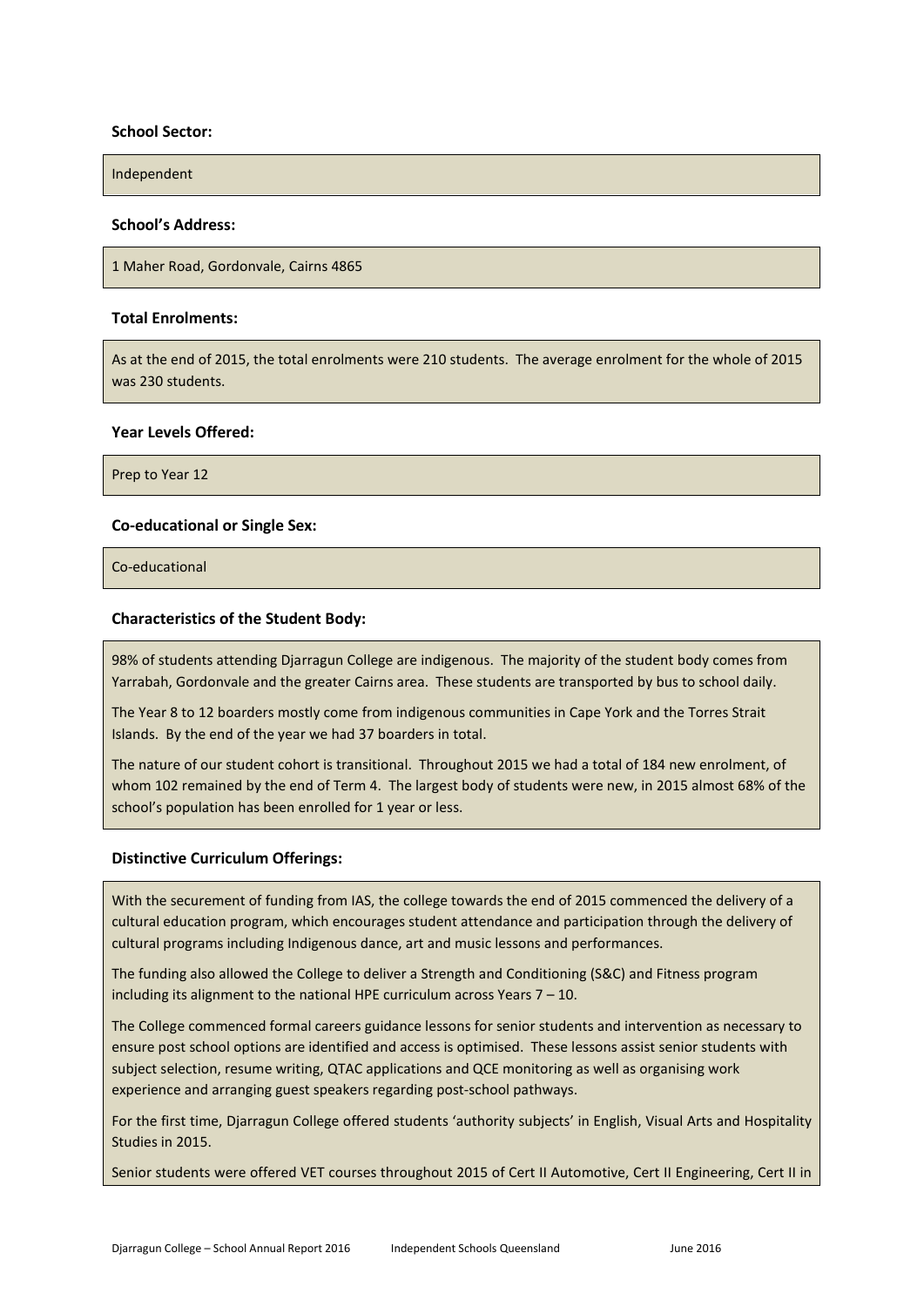Aboriginal and/or Torres Strait Islander Primary Health Care and also Cert II Tourism and Recreation.

Values Education continued school-wide; the aim was to have students leaving the College with life-long skills, behaviours and values that equip them with 'can do' responsible and independent attitudes, high self-esteem, a strong work ethic and respect for self and others. Values Education has had a significant positive impact in the classrooms, the playground and on the sports field including vastly improved interaction between students and between students and staff.

Direct Instruction (DI), introduced in 2011, continued to be the method of choice for delivery of mathematics and literacy subjects across Years Prep to 9. Maths in Years 8 to 9 followed the Australian curriculum. A highly structured teaching model, DI is a scripted, explicit step-by-step approach to teaching. Children were grouped according to ability, not age, and as they mastered each section were moved to the next level and grouping. There was also the flexibility available to move students back to a group which afforded them the opportunity to fully understand the concepts being taught before progressing to the next level. It is Djarragun's belief that students must be taught the basics well, and DI has proved to be the best way to do it.

#### **Extra-curricular Activities:**

The aim of all extra-curricular activities was to encourage students to attend school regularly, improve academic achievement and demonstrate a positive attitude in all aspects of their life.

Culture Day – as in previous years, in Term 1 we invited family members to attend a whole day of cultural activities. Students and families rotated around activities such as boomerang painting, storytelling, song and dance. Lunch was served to all our students and visitors and the day concluded with a variety of performances from our students and families and from community members who joined us for the celebration.

Anzac Day – Djarragun College supported the Gordonvale Anzac memorial service. Our students marched in the parade, placed a wreath and spoke at the ceremony. A special assembly was also held at school.

Camps – Students from various year groups attended the Djarragun Wilderness Centre for scheduled camps. This year a special leadership camp was also held for Years 11-12.

Musical workshops – the College was privileged to be visited by Gondwana Choir, the Australian Chamber Orchesta, Musica Viva (Best of Brass) and the Queensland Symphony Orchestra all of whom conducted musical workshops with students from various year groups. During summer, students were also offered the opportunity to join in a ukulele group where they learnt how to play.

Loreto Culture Day – marking the 10<sup>th</sup> anniversary in 2015, the school hosted Year 9 girls from Loreto Normanhurst for a day of cultural activities, including baking damper, which culminated in an assembly with a variety of performances from both schools.

Dance Performances – both Aboriginal and Torres Strait Island dancers performed at a variety of events, the most memorable being the Cairns Show, Laura Dance Festival, the Cape York Indigenous Summit and St Gerard Majella for NAIDOC.

Sports – as well as our usual sporting activities where specialised training and mentoring is offered for students in Rugby League, AFL, Volleyball and Basketball, in 2015 students were also offered the opportunity to join in activities such as Zumba, hip-hop and swimming. The majority of these activities ran at the end of the school day, however mentoring occurred throughout the day with coaches visiting classes and discussing student progress with individuals. Sporting carnivals and galas were also held for Primary and Secondary students.

Arts – an art exhibition showcasing works from various year groups was held at the College. Parents and community were invited to attend, there was a huge turn-out. Hospitality students served beverages to our visitors whilst they viewed the displays and some of the College's student musicians played in the background.

Talks and visits – various visits to the College were made by the Indigenous Defence Force recruitment team.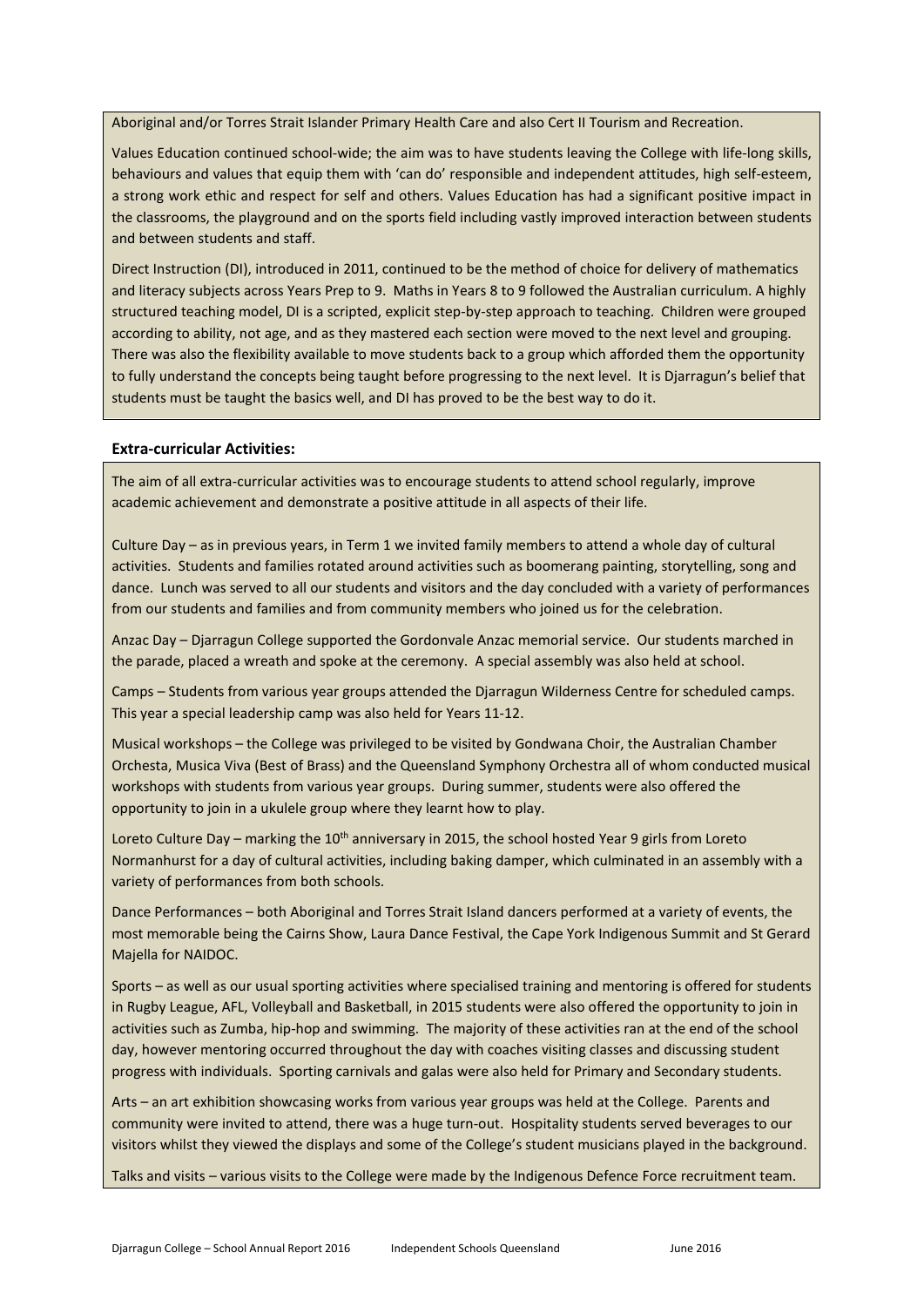The local forensic crash team also gave a talk to senior students. Seniors visited CQU to experience university life.

Spelling Bee – various year groups attended the local Spelling Bee held twice in 2015.

Solid State Circus – the circus took a number of workshops for the whole school, which ended with a performance of aerobatics and gymnastics.

Chapel – Our school had a chaplain. An area was set aside for spiritual development. Boarding students attended chapel once a week. Visitors from local churches and youth groups were invited to these sessions. Our students frequently sang hymns and performed individually or in groups.

Boarding Excursions – Our students participated in weekend excursions. These included AFL training with local coordinators Pyramid Power, tennis coaching, NRL games in particular Cowboys versus Titans, supporting local basketball team the Taipans, members of the Taipans team also visited the school to talk with students, trips to the cinema, beach and bowling, volleyball games on the Esplanade, trips to Lake Eacham and Harvey's Creek, gardening club and hairdressing and make-up activity sessions for our female boarders.

### **Social Climate:**

The school's Responsible Behavior Plan for Students required students to be respectful, responsible and safe. From a school perspective our enrolment policy was tightened, a behavioural benchmark was set and staff were trained in NVCI. The school continued to implement a zero tolerance approach to bullying or violent behaviour with serious consequences (including cancellation of enrolment) for those in breach.

The Child Protection Policy was reviewed and professional development sessions held for staff at the commencement of the year.

Values Education operated for the full year – 20 minutes each morning. This program involved the explicit teaching of the values needed to be a good citizen and a productive learner. The Values Education time was used to build relationships and promote positive, productive behaviours. It was also a time used for form teachers to assess the immediate wellbeing of students.

The Student Services team provided additional pastoral care and liaised with agencies to provide additional support. Agencies included Wuchopperen, Qld Sexual Health and Transition Support Officers.

Our boarding students attended chapel once a week with the school chaplain.

General assemblies provided a venue for academic, sporting and behaviour awards to be distributed. A special anti-bullying assembly was also held for all students.

### **Parental Involvement:**

The school continued to develop a culture of celebrating success. Presentation Day was the biggest event of the year involving the greatest parent turn out.

Parents attended the Year 12 Graduation Ceremony at the end of the year.

Parents were invited to a barbeque mid-year and were invited to join school assembly with their child.

Parents are also invited to attend Culture Day and sporting events such as galas and carnivals.

At present, the College does not have a parent committee, however this is on the agenda for 2016.

Four report cards were produced throughout the year. Parent interviews were held twice in the year at 3 different locations, to yield maximum turn out of parents.

Community Newsletters were distributed to day students fortnightly while the boarding newsletter was sent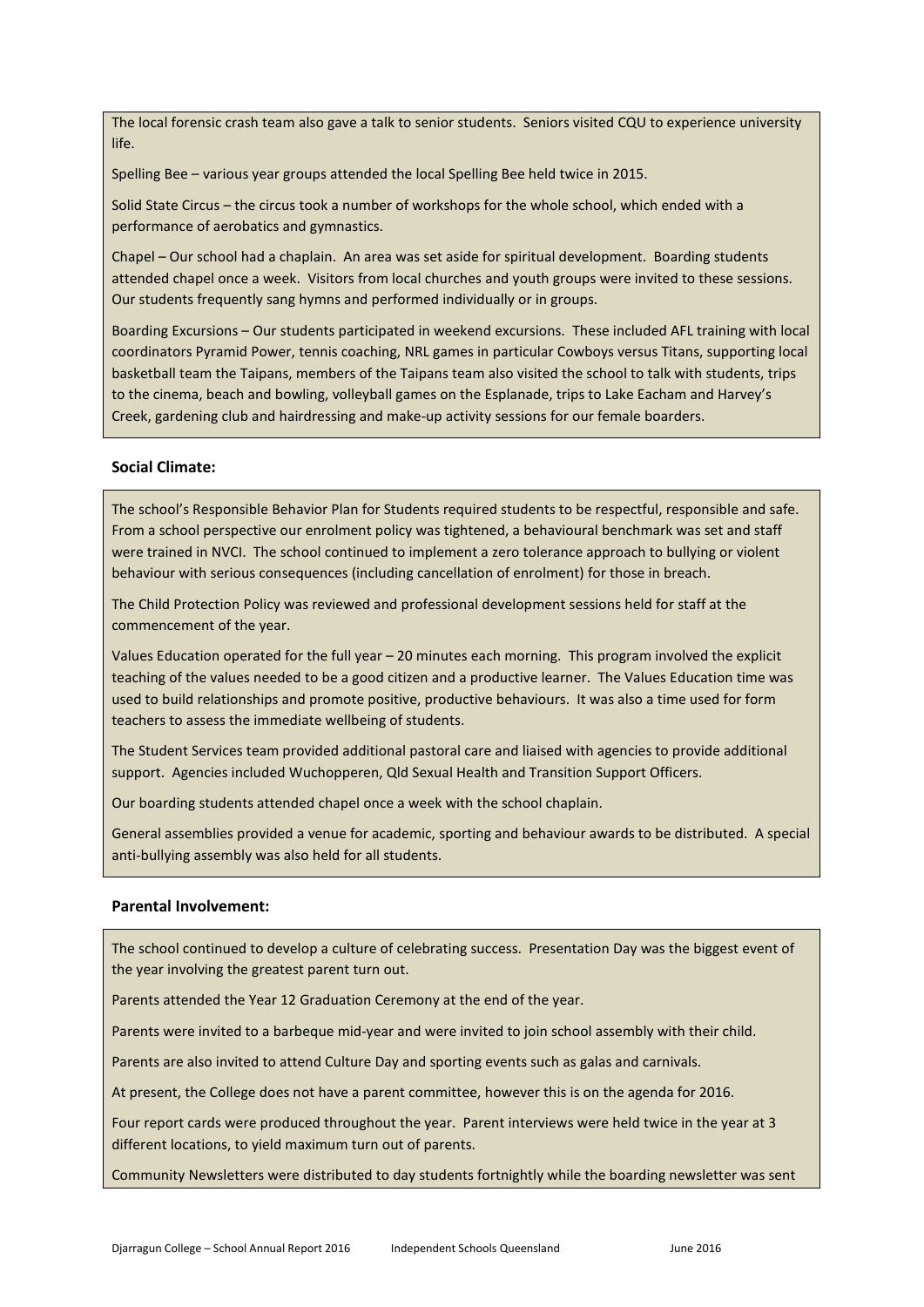to all boarding families and community and council offices across the Cape and Torres Strait.

We provided accommodation and meals to families who come to settle their children into school. This proved to be a very effective way to support boarding students.

#### **Parent, Teacher and Student Satisfaction with the School**

#### Parent Satisfaction Survey 2015

As part of the parent/teacher interview process, attending parents were asked to complete a one page survey; 17 responses were received. The comments were very positive; parents were very pleased with the quality of the College's teachers and pastoral care and were generally pleased with the subjects and teaching at the College, and school services (including bus transport and communication). They were quite happy with the length of the school day and the sport offered. They were less contented with cultural programs and the canteen at the school. A few of the parents indicated they would like the cultural programs and the canteen to improve.



One parent commented that they would like to see more indigenous support workers at the College – a sentiment supported by the College. The IAS funding approved in 2015 enabled the school to engage indigenous art and dance tutors to further develop the students' knowledge of their cultural backgrounds and stories. Significant resources will be used to purchase equipment, resources and costumes to enhance this program. It is expected that the number of indigenous staff increases for 2016.

Student Satisfaction Survey 2015

The College conducted multiple student surveys Years 5-12, online and on paper, as well as focus groups and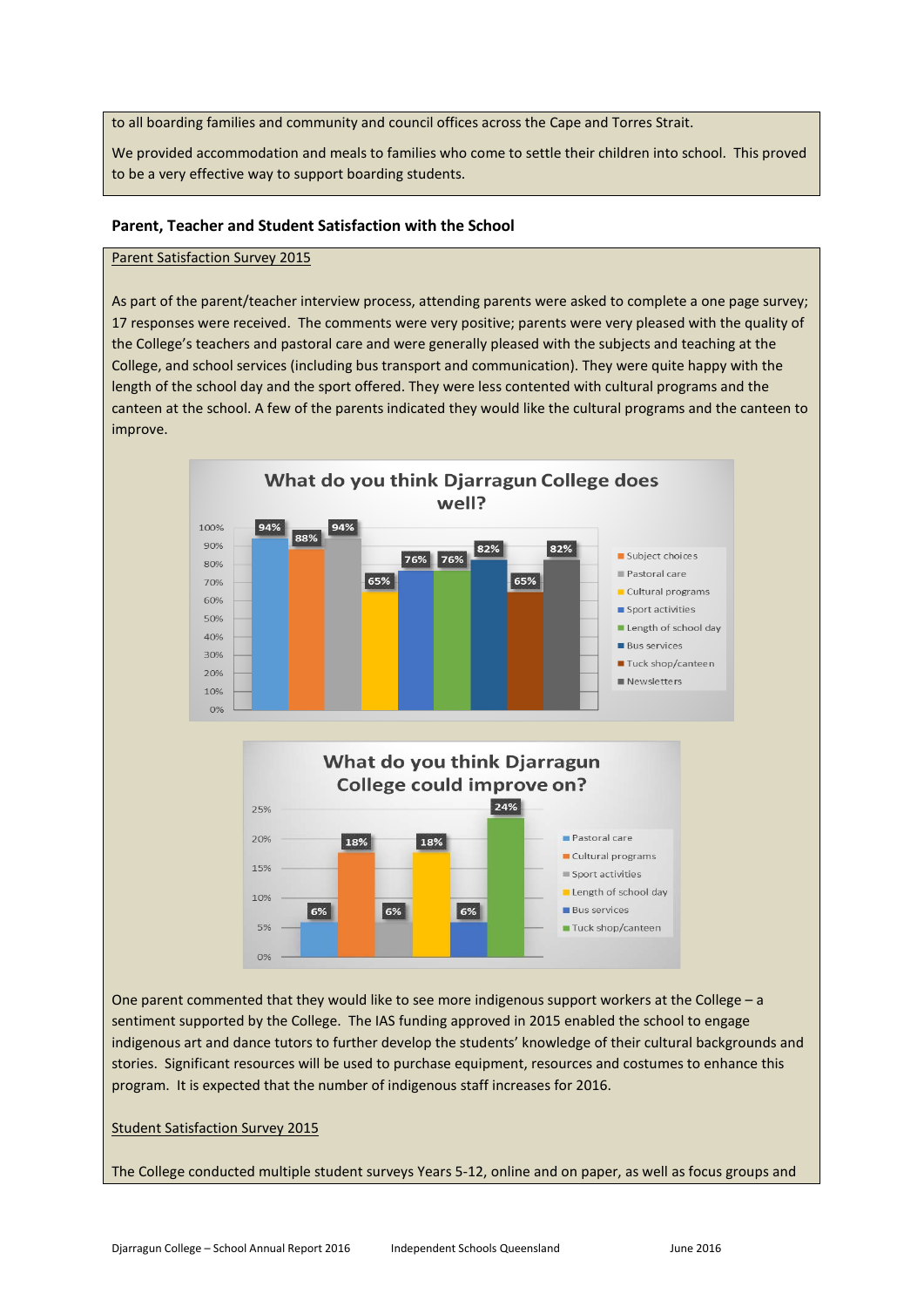interviews with students by classroom teachers and Heads of Department and Deputy Principal. Both senior primary and secondary students reflect moderate to high satisfaction with the school. Their friends and sports were the most liked aspect of their experience at school. Feeling safe at school is either positively identified or not even commented on; feeling safe appears not to be a concern at Djarragun. Of the whole secondary school, a number of students in focus group discussions identified bullying, fighting or teasing as an issue that they would like to be addressed.

Student surveys reveal a wide range of interests and talents that would prove challenging for a much larger school to meet, however students are interested in having more IT resources, sport including greater access to the gym and the swimming pool, more VET courses and whole of school fun activities including talent shows and fun days. All secondary students successfully completed the online survey without any problems. To feel more included in the school, one suggestion from our junior secondary focus group was to have Djarragun College hats and socks while others suggested a school disco. Our Year 6 students requested a special Year 6 graduation shirt. Student surveys demonstrate enormous diversity in views about relationships in the school. While some students are extremely satisfied with what the school offers and the relationships they have with staff and students, others identified bullying and students who do not want to learn, as areas to be improved. Some students wanted more cultural dance time, whilst others believed too much time was spent on cultural studies.

There was general satisfaction with the subjects offered at the school, a broader curriculum in the senior school was requested, the secondary students most enjoyed learning science and HPE with their favourite subject being HPE and cooking. Secondary students indicated a strong interest in these subjects because "it is an interesting subject" and because "they do fun things in class". There was good interest in learning to do construction, teachers agreed there should be a greater breadth of curriculum with more VET subjects offered.

There were clear divides between the more and less academically focused students, with the former noting the advantages such as 'getting a better education' and 'a better life', while the latter focused on sport, swimming and excursions. Overall students were satisfied (on a scale of 1 to 10) with the school and averaged at 7.5/10 with the upper primary students rating the school higher than the secondary students, which is hardly surprising; a similar pattern would be seen in other schools. Students are pretty happy at school.

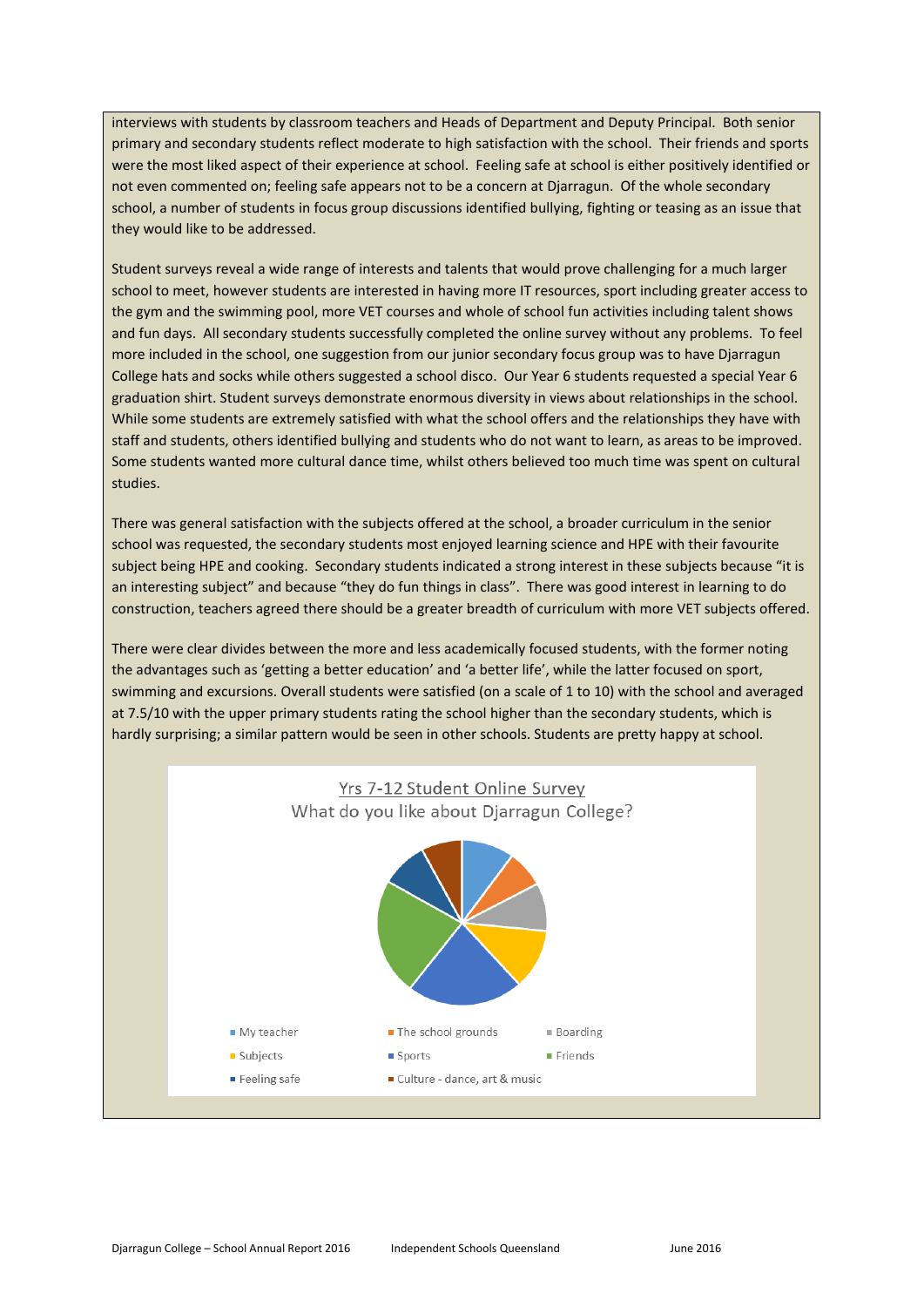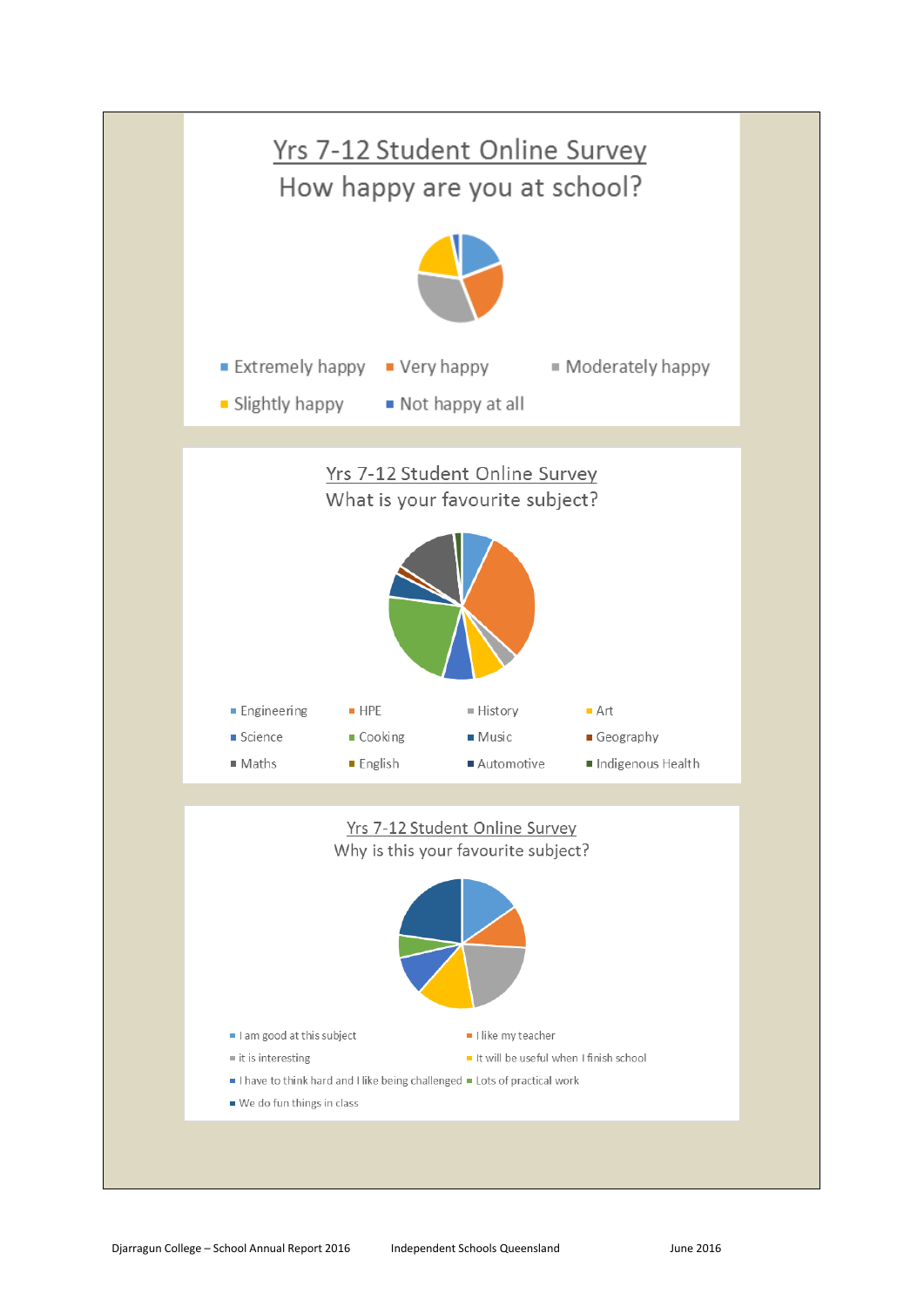#### Teacher Satisfaction Survey 2015

Towards the end of 2015, the College brought all secondary teachers together in one workspace, the Staff Centre, to encourage communication and working together in a learning community.

Teachers were surveyed online. Results showed that teachers felt they collaborated very well with each other and felt safe at work. They felt that their students engaged moderately well to very well in their class. Some teachers said that students needed careers advice and guidance to get them into further education and employment and that counselling services needed to be provided. At the end of 2015, the school employed both a Careers Adviser and Clinical Psychologist through IAS funding.

There were a number of staff comments made acknowledging the work of Student Services that behaviour management processes could be further improved.

The survey showed that teachers felt the overall supervisor feedback was useful but could be improved. They indicated the school paid some attention to their professional growth but that the school could do better. Staff clearly believed they got little support from parents, but were overall satisfied with their teaching experience at the College.

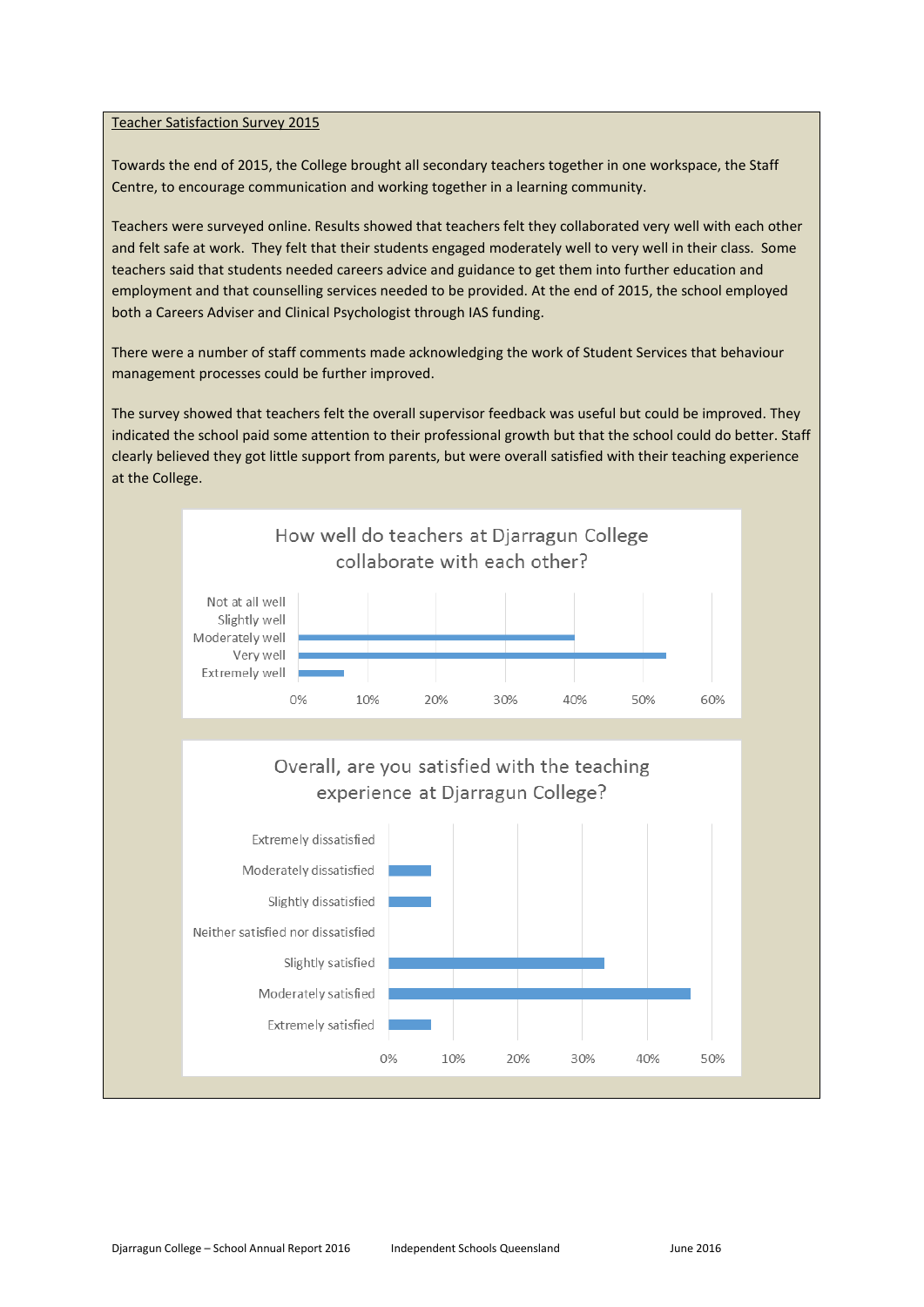

### **Contact Person for Further Information:**

The title of a school-based contact person for further information on the school and its policies

Title: Miss Sian Marshall, EA TO Principal Don Anderson

### **School Income Broken Down by Funding Source**

For information on school income and funding sources please visit<http://www.myschool.edu.au/>**.**

## **Staffing Information**

### **Staff Composition, Including Indigenous Staff:**

Our 21 qualified teachers were all full-time in 2015. The majority of the rest of our teaching staff, including the DI Tutors were in the main part-time, as were the Teacher Aides. The administration and facilities management teams were mainly all full-time. Boarding parents are employed on a full-time basis, supplemented by casual and on-call staff members when necessary.

By the end of 2015, the College employed a total of 55 staff (46.7 FTE). This figure included both teaching and non-teaching staff, as well as casual employees composed of 10 boarding parents and 7 caretakers, drivers and cleaners. Of the total, 6 employees identified themselves as Indigenous.

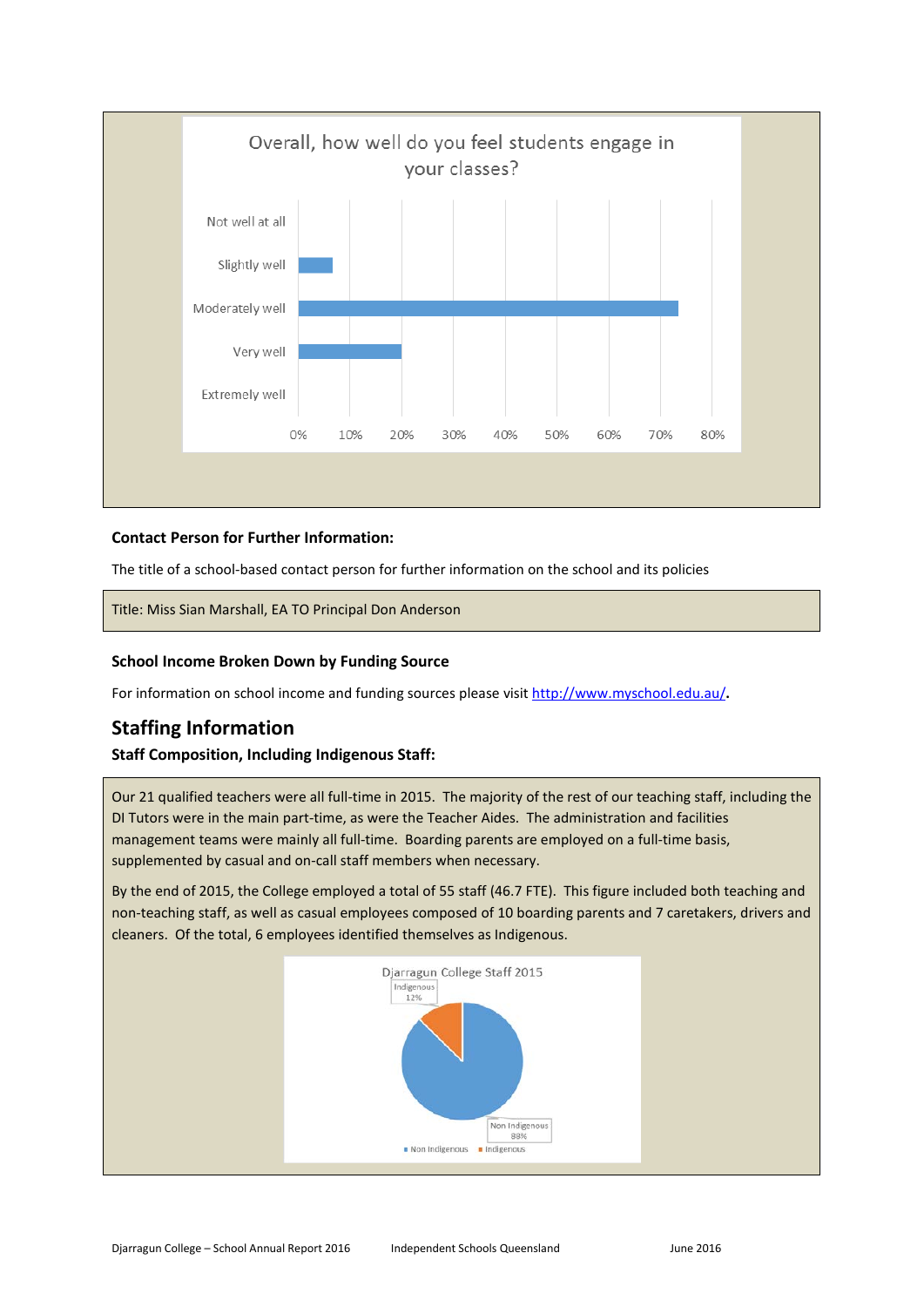### **Qualifications of all Teachers:**

| Qualification          | Either detail the number or the percentage of<br>classroom teachers and school leaders at the school<br>who hold this qualification |
|------------------------|-------------------------------------------------------------------------------------------------------------------------------------|
| Doctorate or higher    |                                                                                                                                     |
| <b>Masters</b>         |                                                                                                                                     |
| <b>Bachelor Degree</b> | 21                                                                                                                                  |
| Diploma                |                                                                                                                                     |
| Certificate            |                                                                                                                                     |

### **Expenditure on and Teacher Participation in Professional Development:**

## **a) Teacher Participation in Professional Development**

| Description of PD activity                                                                                                                                                                                                              | Number of teachers participating in activity |
|-----------------------------------------------------------------------------------------------------------------------------------------------------------------------------------------------------------------------------------------|----------------------------------------------|
| A total of 3 weeks in-house staff PD sessions in Terms<br>1, 2 and 4. Activities included Direct Instruction<br>workshops, First Aid & CPR, Curriculum mapping<br>scope & sequence, ESCM and behaviour, Child Safety,<br>NVCI training. | All                                          |
| Weekly all of teacher meetings                                                                                                                                                                                                          | All                                          |
| Principal's Briefing (weekly)                                                                                                                                                                                                           | All                                          |
| <b>School Moderator Training</b>                                                                                                                                                                                                        | $\mathbf{1}$                                 |
| <b>Cultural Discussion</b>                                                                                                                                                                                                              | All                                          |
| <b>Bandscales ISQ Training</b>                                                                                                                                                                                                          | $\overline{2}$                               |
| I-Pad training                                                                                                                                                                                                                          | $\mathbf{1}$                                 |
| <b>VET Workshop</b>                                                                                                                                                                                                                     | $\mathbf{1}$                                 |
| <b>Managing Behaviours</b>                                                                                                                                                                                                              | $\mathbf{1}$                                 |
| Eventbrite                                                                                                                                                                                                                              | $\mathbf{1}$                                 |
| <b>Effective Limits Training</b>                                                                                                                                                                                                        | 30                                           |
| <b>ISQ Mentoring</b>                                                                                                                                                                                                                    | $\overline{2}$                               |
| <b>SWD Training</b>                                                                                                                                                                                                                     | $\overline{2}$                               |
| Tips for Building Positive Relationships with Students<br>workshop                                                                                                                                                                      | All                                          |

### **b) Expenditure on Professional Development**

| <b>Total Number of Teachers</b>                                                                     | Total expenditure on teacher PD | Average expenditure on PD per<br>teacher |
|-----------------------------------------------------------------------------------------------------|---------------------------------|------------------------------------------|
| 21                                                                                                  | \$16,816.55                     | \$800.79                                 |
| The proportion of the teaching staff involved in professional<br>development activities during 2015 |                                 | 100%                                     |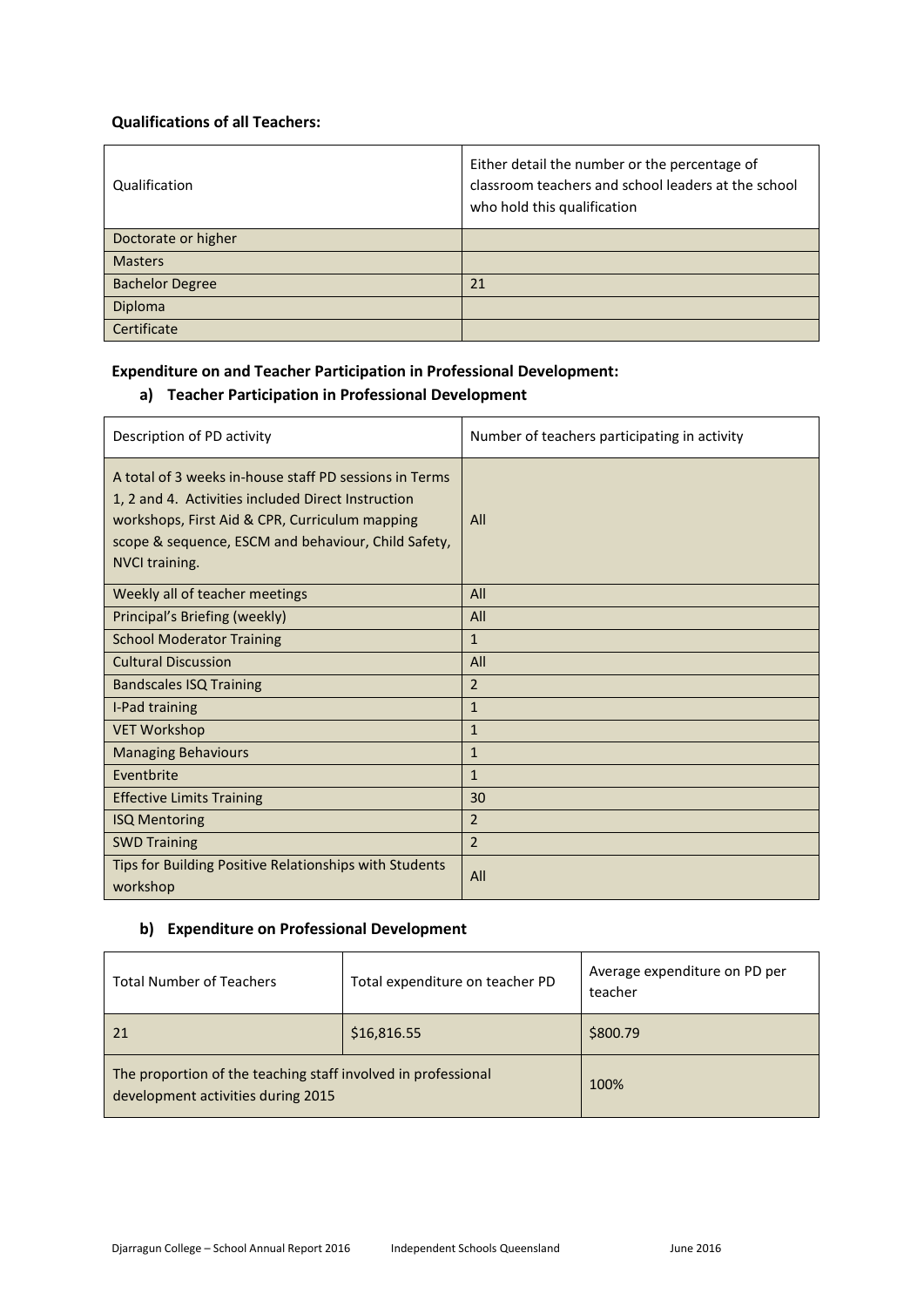## **Average staff attendance for the school, based on unplanned absences of sick and emergency leave periods of up to 5 days:**

| Number of Staff*                                                                                                         | Number of School Days | <b>Total Days Staff Absences</b> | Average Staff Attendance<br>Rate |
|--------------------------------------------------------------------------------------------------------------------------|-----------------------|----------------------------------|----------------------------------|
| 31                                                                                                                       | 183                   | 152                              | 97.3%                            |
| For permanent and temporary classroom teachers and school leaders the average staff attendance rate was<br>97.3% in 2015 |                       |                                  |                                  |

*\* Where staff means permanent and temporary classroom teachers and school leaders*

### **Proportion of teaching staff retained from the previous year:**

| Number of permanent teaching<br>staff at end of previous year                             | Number of these staff retained in<br>the following year (the program<br>year) | % retention rate |
|-------------------------------------------------------------------------------------------|-------------------------------------------------------------------------------|------------------|
| 20                                                                                        | 17                                                                            | 85%              |
| From the end of 2014, 85% of teaching staff were retained for the entire 2015 school year |                                                                               |                  |

## **Key Student Outcomes**

### **Average student attendance rate (%) for the whole school:**

The average attendance rate for the whole school as a percentage in 2015 was 71%

### **Average student attendance rate for each year level:**

| Year levels    | Average attendance rate for each year level as a<br>percentage in 2015 |
|----------------|------------------------------------------------------------------------|
| P              | 74.4%                                                                  |
| Y1             | 69.7%                                                                  |
| <b>Y2</b>      | 69.1%                                                                  |
| Y <sub>3</sub> | 74.0%                                                                  |
| <b>Y4</b>      | 75.0%                                                                  |
| Y5             | 76.2%                                                                  |
| <b>Y6</b>      | 70.1%                                                                  |
| <b>Y7</b>      | 79.4%                                                                  |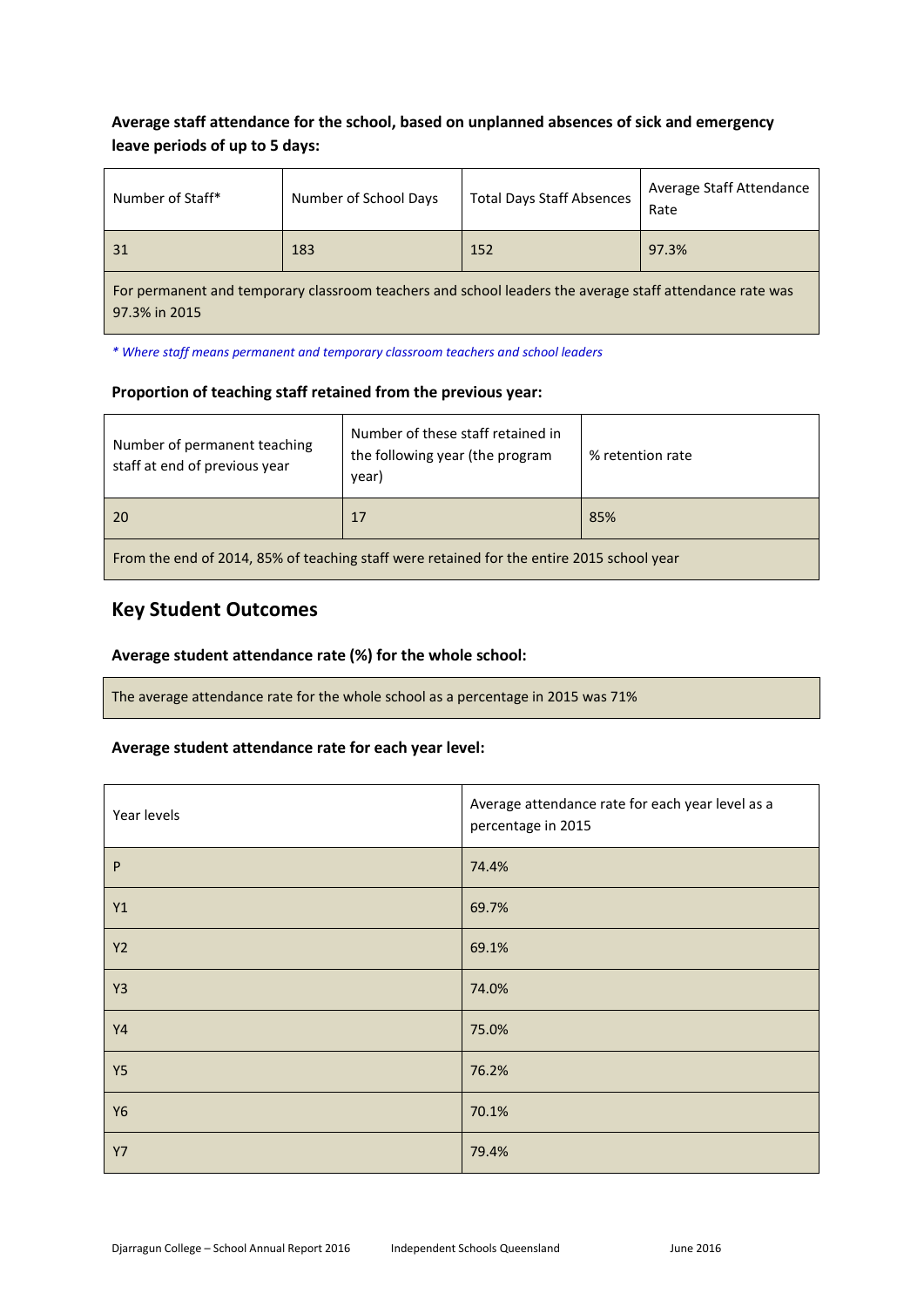| Y8         | 70.7% |
|------------|-------|
| <b>Y9</b>  | 77.1% |
| Y10        | 58.7% |
| Y11        | 61.3% |
| <b>Y12</b> | 69.7% |

A description of how non-attendance is managed by the school:

Djarragun College used a variety of strategies to manage non-attendance. Form class teachers entered the rolls electronically and this was cross checked by administration. The Student Services officer looked at absences and made phone calls home accordingly. Actions may have included home visits or an attendance warning letter. The school held three attendance letter templates. The degree of absenteeism and the efforts made by the school to improve attendance determined which letter was sent to the family.

Student Services endeavoured to tackle attendance in a supportive way. An officer greeted students each morning as they arrived at school, in order to ascertain if there have been any community issues the night before that might affect attendance. Key people in the community were used to supply knowledge that would help the team to determine the course of action. Where possible the school supported a child to attend school. This might be through providing temporary lodging, lunch (on a temporary basis) or assisting the family to connect with Health Services.

## **NAPLAN results for Years 3, 5 and 7 and 9 in 2015**

For information on the 2015 NAPLAN results for Years 3, 5, 7 and 9 Djarragun College students please visit [https://www.myschool.edu.au/ResultsInNumbers/Index/100357/DjarragunCollege/48111/2015.](https://www.myschool.edu.au/ResultsInNumbers/Index/100357/DjarragunCollege/48111/2015)The data in the chart below was taken directly from the 'MySchool' website.

ACARA reinstated the College's ICSEA index and so for 2015 we are able to compare our results with 'like schools'. Our overall performance in most subject areas is higher than the average of similar schools.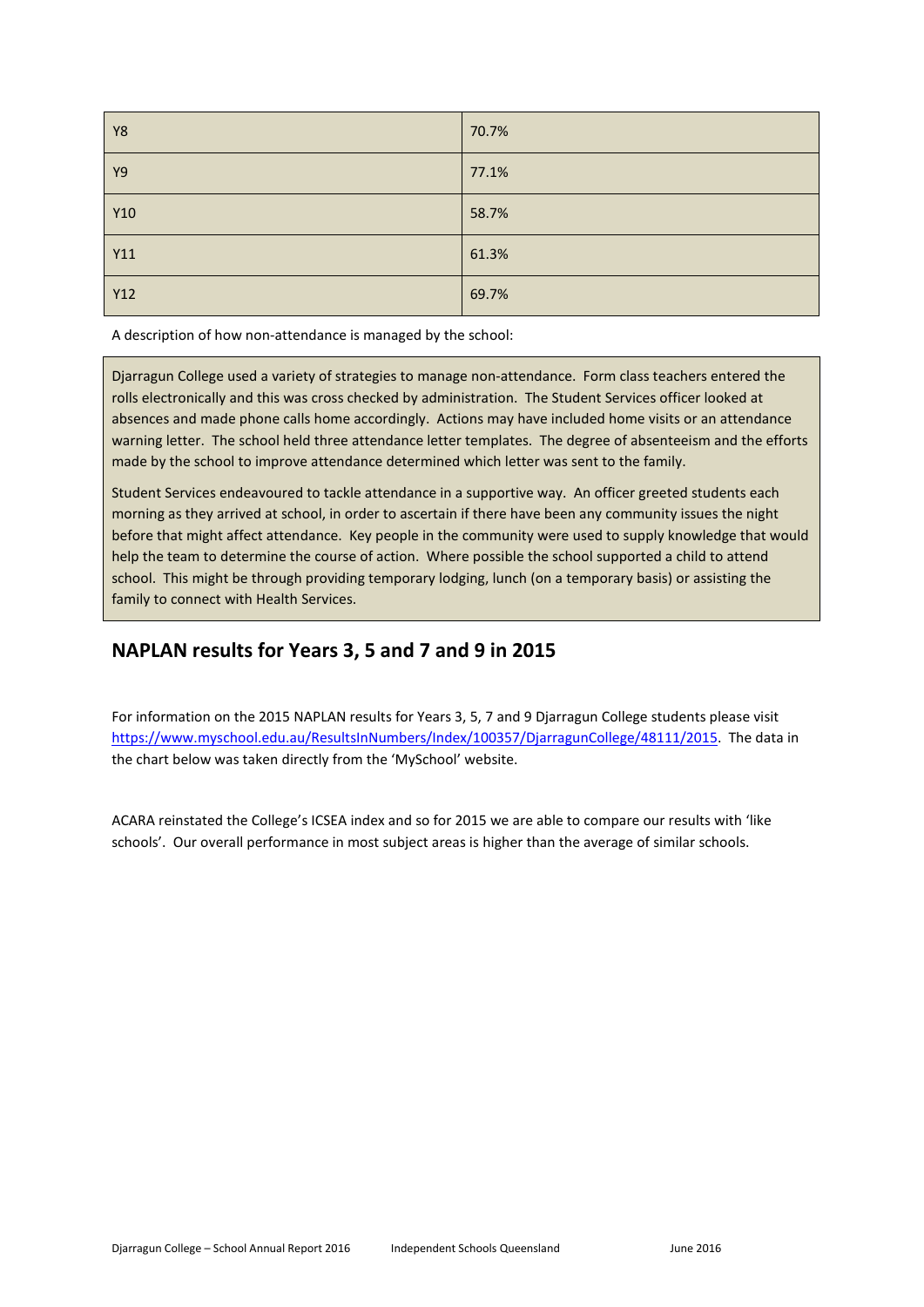## **Benchmark Data for Year**

| <b>Reading</b>                 |                                  |                                       |                                    |                                            |
|--------------------------------|----------------------------------|---------------------------------------|------------------------------------|--------------------------------------------|
| Year                           | <b>Average Score</b><br>(School) | Average Score from<br>similar schools | <b>Average Score</b><br>(National) | % at or above National<br>minimum standard |
| Year 3 (2015)                  | 325                              | 287                                   | 426                                |                                            |
| Year 5 (2015)                  | 382                              | 370                                   | 499                                |                                            |
| Year 7 (2015)                  | 439                              | 423                                   | 546                                |                                            |
| Year 9 (2015)                  | 485                              | 450                                   | 580                                |                                            |
| <b>Writing</b>                 |                                  |                                       |                                    |                                            |
| Year                           | <b>Average Score</b><br>(School) | Average Score from<br>similar schools | <b>Average Score</b><br>(National) | % at or above National<br>minimum standard |
| Year 3 (2015)                  | 294                              | 265                                   | 416                                |                                            |
| Year 5 (2015)                  | 361                              | 318                                   | 478                                |                                            |
| Year 7 (2015)                  | 362                              | 310                                   | 511                                |                                            |
| Year 9 (2015)                  | 400                              | 338                                   | 547                                |                                            |
| <b>Spelling</b>                |                                  |                                       |                                    |                                            |
| Year                           | <b>Average Score</b><br>(School) | Average Score from<br>similar schools | <b>Average Score</b><br>(National) | % at or above National<br>minimum standard |
| Year 3 (2015)                  | 293                              | 268                                   | 409                                |                                            |
| Year 5 (2015)                  | 407                              | 375                                   | 498                                |                                            |
| Year 7 (2015)                  | 458                              | 406                                   | 547                                |                                            |
| Year 9 (2015)                  | 505                              | 447                                   | 583                                |                                            |
| <b>Grammar and Punctuation</b> |                                  |                                       |                                    |                                            |
| Year                           | <b>Average Score</b><br>(School) | Average Score from<br>similar schools | <b>Average Score</b><br>(National) | % at or above National<br>minimum standard |
| Year 3 (2015)                  | 279                              | 287                                   | 433                                |                                            |
| Year 5 (2015)                  | 372                              | 351                                   | 503                                |                                            |
| Year 7 (2015)                  | 413                              | 369                                   | 541                                |                                            |
| Year 9 (2015)                  | 464                              | 404                                   | 568                                |                                            |
| <b>Numeracy</b>                |                                  |                                       |                                    |                                            |
| Year                           | <b>Average Score</b><br>(School) | Average Score from<br>similar schools | <b>Average Score</b><br>(National) | % at or above National<br>minimum standard |
| Year 3 (2015)                  | 258                              | 277                                   | 398                                |                                            |
| Year 5 (2015)                  | 374                              | 378                                   | 493                                |                                            |
| Year 7 (2015)                  | 453                              | 432                                   | 543                                |                                            |
| Year 9 (2015)                  | 514                              | 493                                   | 592                                |                                            |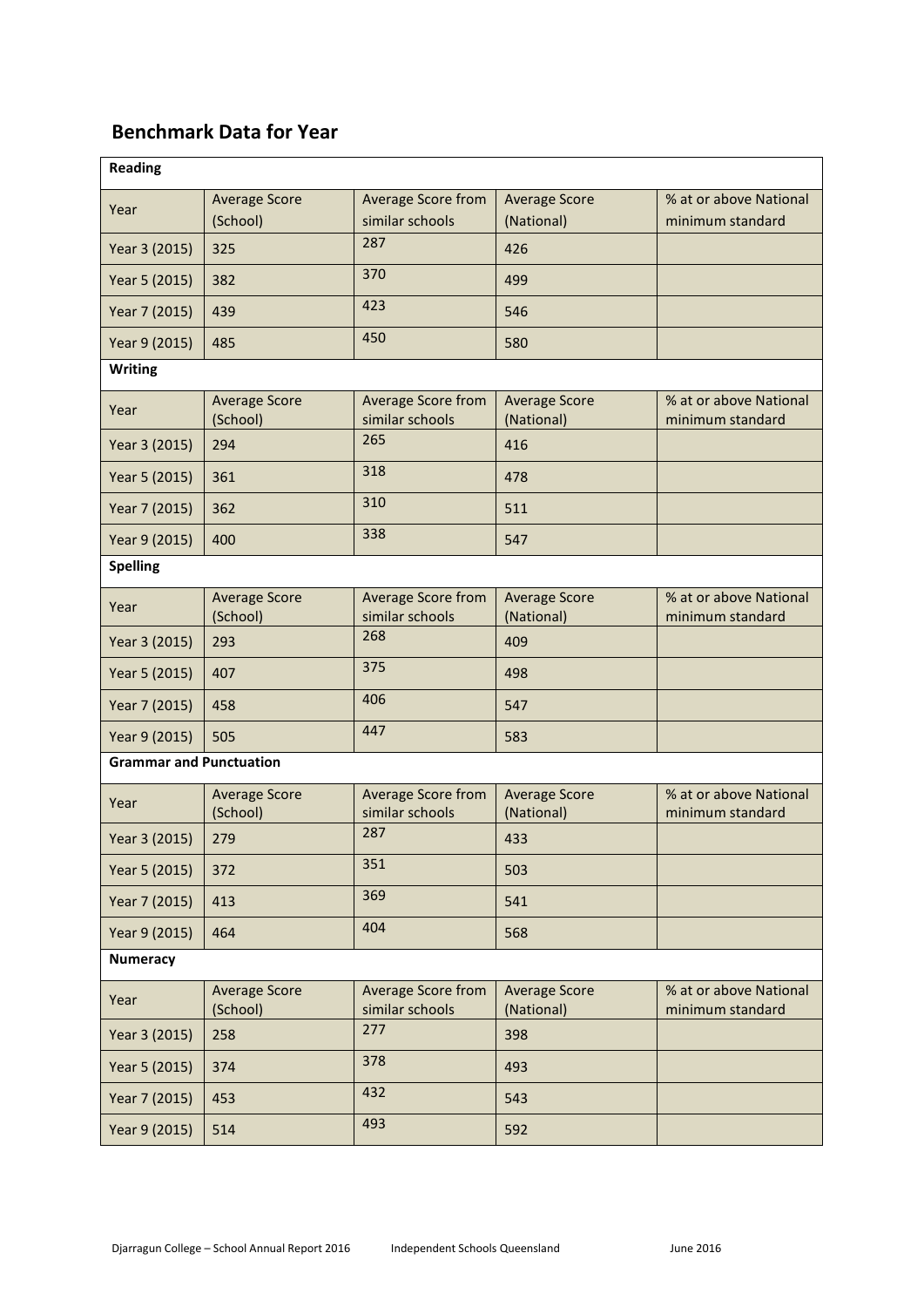### **Apparent Retention Rate Year 10 to 12:**

Year 12 student enrolment as a percentage of the Year 10 cohort is 180%

### **Year 12 Outcomes:**

| Outcomes for our Year 12 cohort 2015                                                                                                              |          |
|---------------------------------------------------------------------------------------------------------------------------------------------------|----------|
| Number of students awarded a Senior Education Profile                                                                                             | 18       |
| Number of students awarded a Queensland Certificate of Individual Achievement                                                                     | $\Omega$ |
| Number of students who received an Overall Position (OP)                                                                                          | $\Omega$ |
| Number of students or are completing or completed a School-based Apprenticeship or Traineeship<br>(SAT)                                           | 0        |
| Number of students awarded one or more Vocational Education and Training (VET) qualifications                                                     | 14       |
| Number of students awarded a Queensland Certificate of Education at the end of Year 12                                                            | 16       |
| Number of students awarded an International Baccalaureate Diploma (IBD)                                                                           | $\Omega$ |
| Percentage of Year 12 students who received an OP1-15 or an IBD                                                                                   | 0%       |
| Percentage of Year 12 students who are completing or completed a SAT or were awarded one or more<br>of the following: QCE, IBD, VET qualification | 94%      |
| Percentage of Queensland Tertiary Admissions Centre (QTAC) applicants receiving a tertiary offer                                                  | 28%      |

### **Post-school Destination Information**

### **Background information on how the Next Steps survey was conducted:**

Background information:

The Destination Survey card was distributed to the 2015 Year 12 cohort. They were advised to complete and return by the due date in 2015. However, as responses were not forthcoming, our Student Services department continued to contact students and their parents in order to ascertain what our years 12s were doing at the beginning of 2016 after completing school

#### **School Response Rate to the Survey**

| Number of Year 12 students in | Number of responses received | Percentage response rate                                                |
|-------------------------------|------------------------------|-------------------------------------------------------------------------|
| 2015(a)                       | from students (b)            | (b/a x100)                                                              |
| <sup>18</sup>                 | 0 (see note above)           | 0% (chased in person and<br>interviewed by Careers Guidance<br>Officer) |